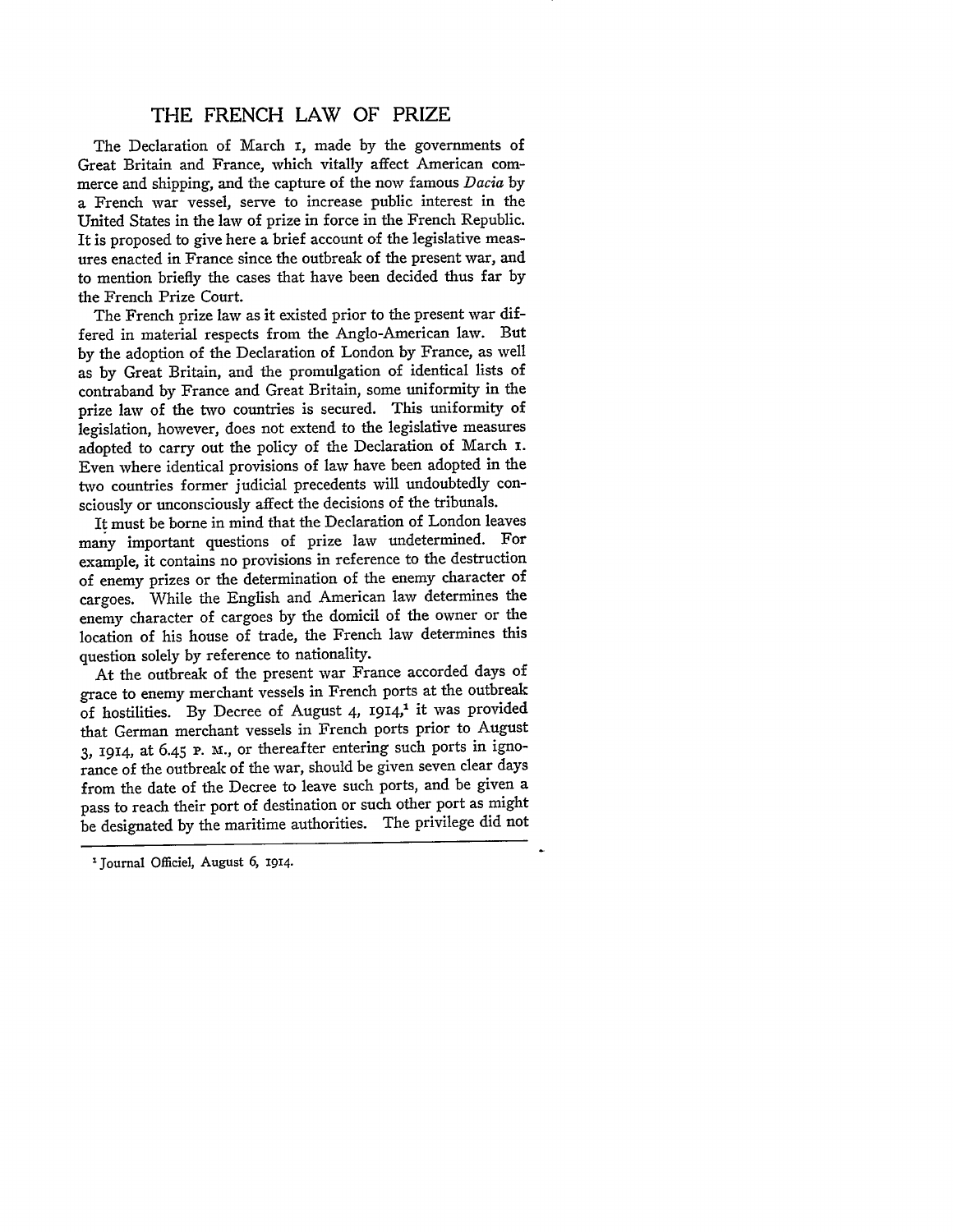extend to vessels which by reason of their construction or armament are susceptible of being transformed into vessels of war or which were built with a view to their public service. Mail matter on board such vessels was to be sent to destination by the quickest route. In view of the fact that Germany ratified the Sixth Hague Convention relative to the status of enemy merchant ships at the outbreak of hostilities, with certain reservations in respect of Article 3 and Article 4, Section 2, the Decree provides that German vessels captured at sea, and in ignorance of the outbreak of the war, are to be subject to condemnation.

This latter point came up for decision in the cases of the *Frieda Mahn* and the *Martha Bockhahn.* A more detailed consideration of this question is to be found in the decision in the case of the *Czar Nicolai II.* In this case it was argued on behalf of the owners that in spite of the reservations made by Germany in respect of Article 3 of the Convention, it should none the less be given a limited application, in view of the motives of policy actuating Germany in making her reservations. It was held, however, that the motives for the reservation were immaterial, and that as the reservations bore on the whole purport of Article 3, and the same was an indivisible whole, Germany had, under the principle of reciprocity, deprived her subjects of every right to claim the benefit of the article and, in consequence, also of the benefit of the second section of Article 4.

The question came up again in the cases of the *Porto* and the *Barmbek,* and it was held that in spite of Section 6 of the Instructions of the Minister of Marine, which provides that "enemy merchant vessels which have left their last port of sailing before the commencement of the war, and which are encountered at sea, not being aware of the opening of hostilities, can not be captured," does not apply to German vessels. The court held that the sole object of this provision in the Instructions was to insure the application of Article 3 of the Convention in respect of vessels under the flag of a state that had adopted the article without reservation.

In all of the above mentioned cases the court decreed condemnation of the vessel together with enemy cargo on board. The personal effects of the passengers and crew were declared exempt from condemnation.

By a Decree of August 13, 1914,<sup>2</sup> a similar term of grace was

'Journal Officiel, August x4, 1914.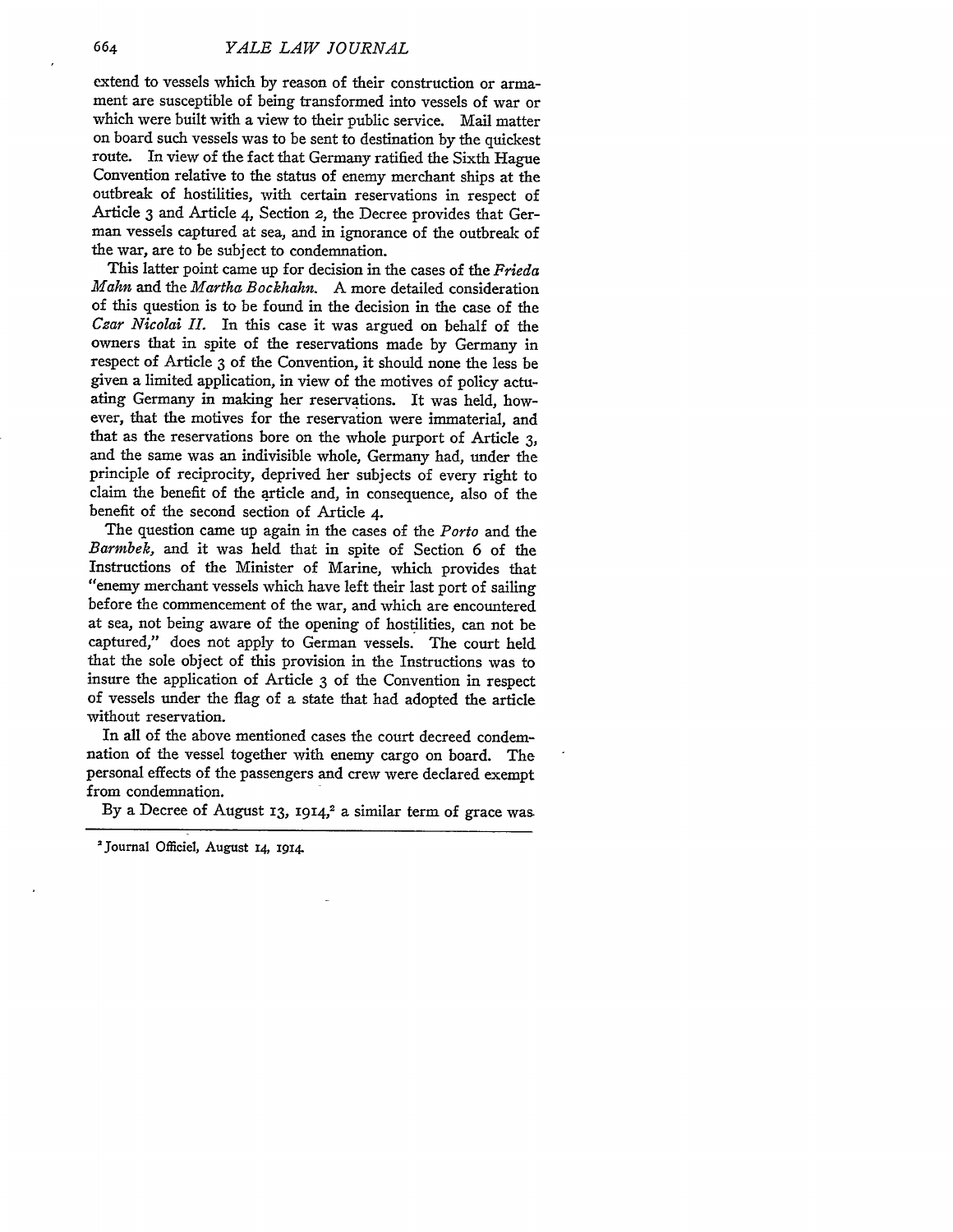accorded to Austrian and Hungarian vessels in French ports prior to midnight of August 12, **1914.** As Austria-Hungary had ratified the Sixth Hague Convention without reservations, Austrian and Hungarian vessels captured at sea and in ignorance of the outbreak of hostilities were ordered to be released. Turkey not having ratified the Hague Convention above named, no days of grace or other privileges were accorded to Turkish ships.

The Decree of August 25, 1914,<sup>3</sup> provides for the application during the present war of the Declaration of London of **19o9.** The Decree is identical in phraseology with the English Order in Council of August **20, 1914,'** and provides for the substitution of new lists of contraband in lieu of those contained in Articles 22 and 24 of the Declaration and makes important modifications in Articles 33-35 of the same. The General Report of the Drafting Committee presented to the London Conference was not adopted **by** the French Government as an authoritative interpretation of the Declaration.

This Decree of August **25, 1914,** was repealed **by** the Decree of November 6, **I914,<sup>5</sup>**which contains a new list of absolute and conditional contraband, identical with the list contained in the English Proclamation of October 29, **I914,6** and adopts the Declaration of London, subject to the following modifications:

> **i.** A neutral vessel, with papers indicating a neutral destination, which, notwithstanding the destination shown on the papers, proceeds to an enemy .port, shall be liable to capture and condemnation if she is encountered before the end of her next voyage.

> **2.** The destination referred to in Article 33 of the said Declaration shall (in addition to the presumptions laid down in Article 34) be presumed to exist if the goods are consigned to or for an agent of the enemy state.

> 3. Notwithstanding the provisions of Article 35 of the Declaration of London, conditional contraband shall be liable to capture on board a vessel bound for a neutral port if the goods are consigned "to order" or if the ship's papers do not show who is the consignee of the goods or if they show a consignee of the goods in territory belonging to or occupied by the enemy.

<sup>&#</sup>x27;Journal Officiel, August **26, 1914.**

<sup>&#</sup>x27;London Gazette, August 21, **1914,** First Supplement.

<sup>&#</sup>x27;Journal Officiel, November 7, 1914.

<sup>&</sup>quot;London Gazette, October **27,** 1914, Second Supplement.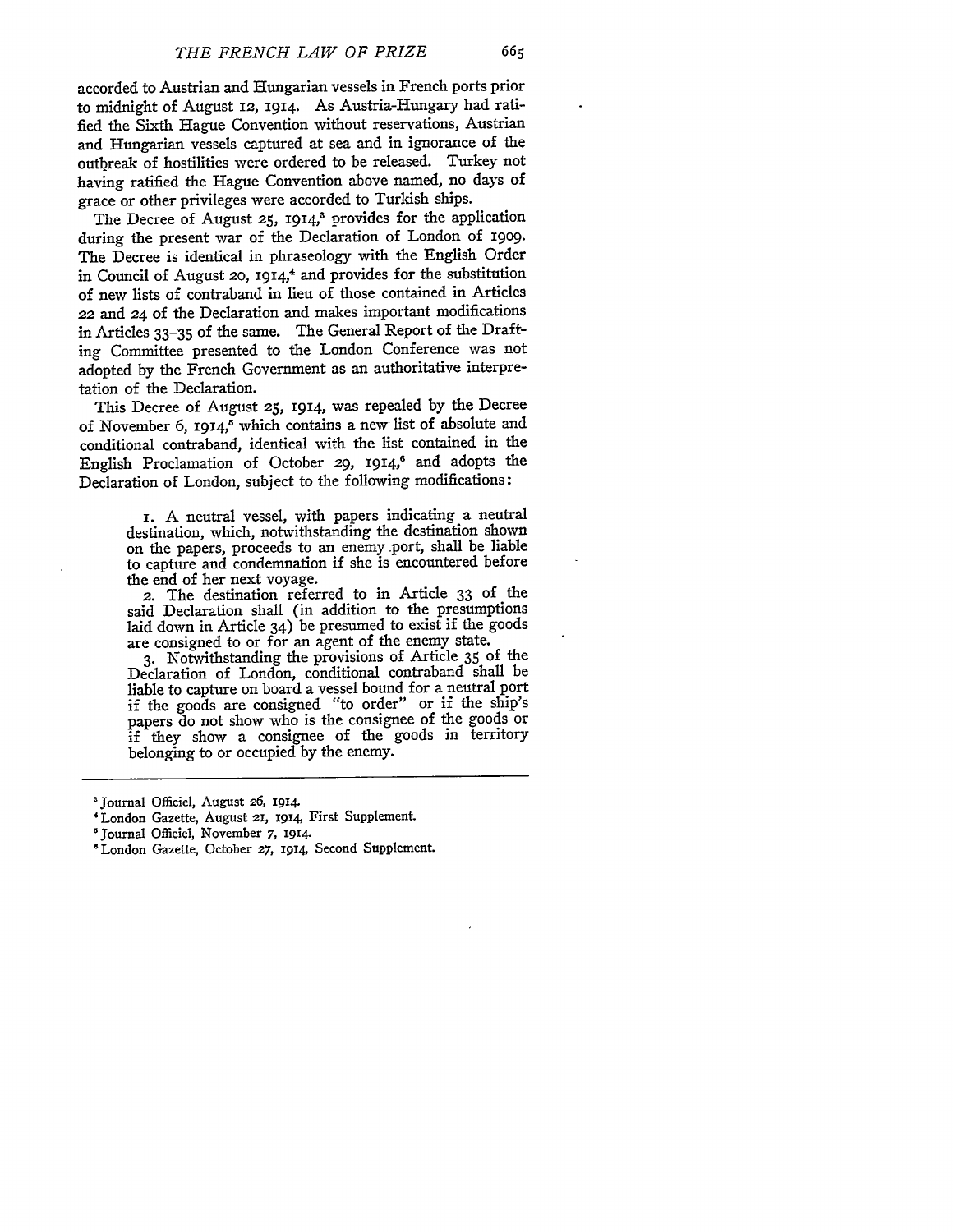**4.** In the cases covered by the preceding paragraph it shall lie upon the owners of the goods to prove that their destination was innocent.<br>5. Where it is shown to the Government of the Republic

that an enemy government is drawing supplies for its armed forces from or by way of transit through a neutral country the necessary measures shall be taken that in respect of ships bound for a port in such country Article 35 of the Declaration of London shall not apply. Such measure shall be published in the Journal Officiel and shall remain in force until the same is revoked. During such time vessels carrying conditional contraband to a port in such neutral country shall not be exempt from capture.

Lists of contraband have been notified from time to time. The first list is contained in the Notification of August **II, I914.7** Additional articles were placed on the list of conditional contraband by the Note of October 3, 1914,<sup>8</sup> and a revised list in the Decree of November 6, 1914, already referred to. The list of contraband now in force is set forth in an undated Notification published in the Journal Officiel of January **2-3,** 1915, which is identical with the English list contained in the Proclamation of December 23, 1914.<sup>9</sup>. This list has been slightly amended by the Notification of March II, 1915,<sup>10</sup> identical with those contained in the English Proclamation of the same date.<sup>11</sup>

In the case of the *Nieuw Amsterdam* recently decided, the doctrine of continuous voyages received an important and interesting application. The question involved was whether articles set forth in the French list of conditional contraband were subject to condemnation, where the same were consigned to "order" to the port of Rotterdam. The court held that in view of the Convention relating to Rhine Shipping of 17th October, 1868, which provides that goods may be transshipped at Dutch ports for transportation to points on the Rhine, the port of Rotterdam must be regarded as "assimilated to enemy ports," and that the goods were subject to condemnation. The question involved in the case of the *Nieuw Amsterdam* arises in a number of other cases pending before the court.

- 'London Gazette, December **25, 1914.** "Journal Oficiel, March 12, 1915.
- "London Gazette, March *12, xgi.*

<sup>&#</sup>x27;Journal Officiel, August *ii,* 1g4. 'Journal Officiel, October 3, **1914.**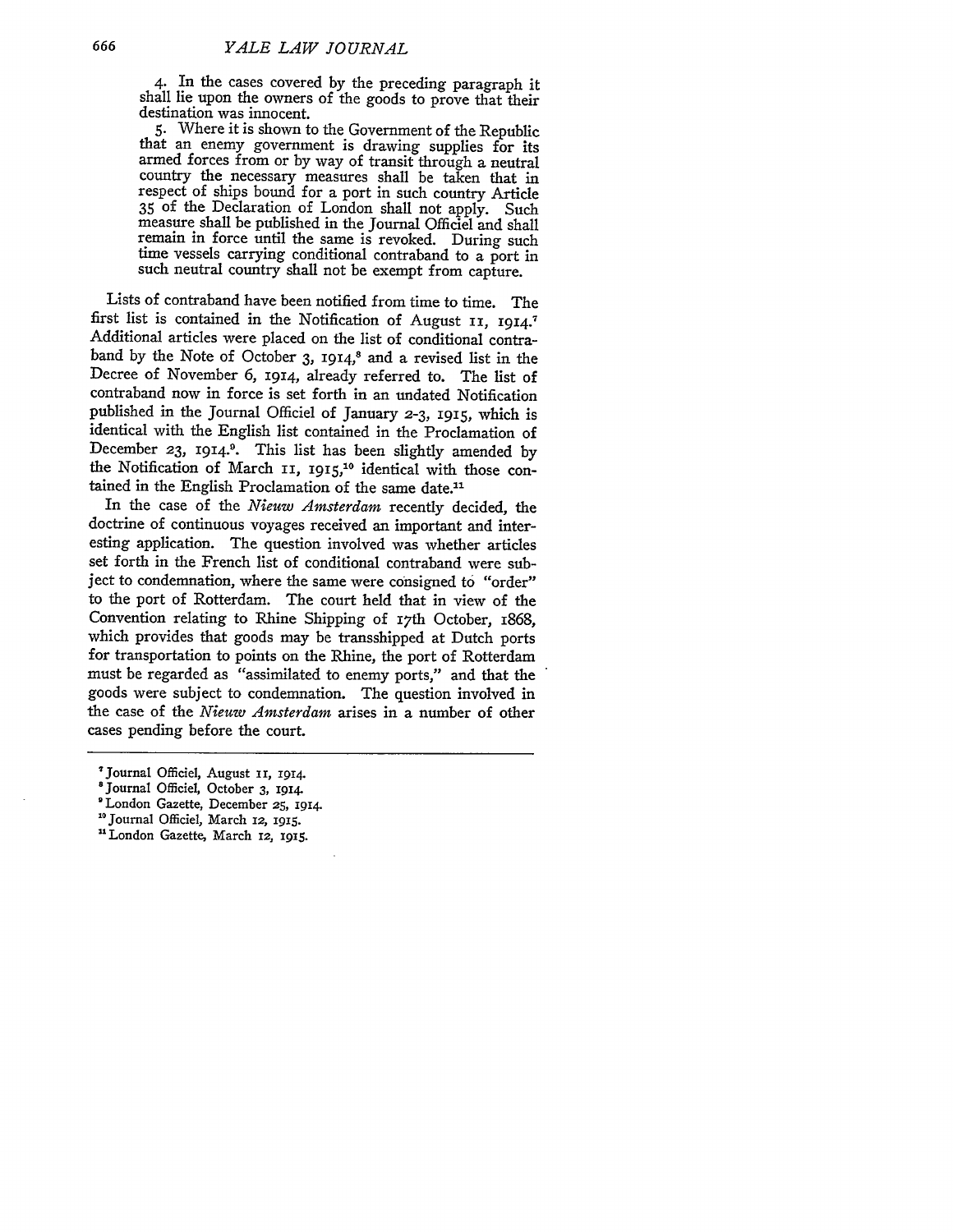The most important enactment is the Decree of March **13, 1915,12** designed to carry out the policy announced in the Anglo-French Declaration of March **I,** 1915. The Decree provides that all cargoes belonging to subjects of the German Empire or coming from or destined for Germany or territory occupied by the armed forces of Germany shall be subject to detention. All articles and merchandise bearing German marks or of German manufacture, or the product of German soil, as well as all articles on merchandise shipped directly or indirectly from Germany come within the definition of goods of German origin. The Decree does not apply to articles or merchandise which a citizen of a neutral<sup>13</sup> state has in good faith imported into a neutral state prior to the promulgation of the Decree, or in which he has bona fide acquired property before such promulgation.

All articles sent directly or in transit to Germany, or to a country bordering on Germany, is deemed to have a German destination, unless the documents accompanying the articles or merchandise show a true and final destination to a neutral country.

Neutral vessels carrying prohibited articles may be deviated to a French or allied port for the purpose of unloading the prohibited part of the cargo. The vessel is then set free. Merchandise belonging to German subjects is placed under sequestration, or sold and the amount realised placed in the Caisse de Dépôts et Consignations until the conclusion of the war, for the account of whom it may concern. Merchandise belonging to neutrals and coming from Germany shall be left at the disposal of the neutral owners for the purpose of being reshipped to the port of origin<sup>14</sup> within a specified time. If the goods are not reshipped within the period specified they are subject to requisition or may be sold for the account and at the cost and risk of the owners.

Merchandise belonging to neutrals and consigned to Germany shall be placed at the disposal of the neutral owners for the purpose of being returned to the port of origin, or to be sent to such other French, allied or neutral port, as may be determined. Should the goods not be so reshipped within the period fixed the

<sup>&#</sup>x27;Journal Officiel, March i6, **191S.**

<sup>&</sup>lt;sup>13</sup> Quaere as to allied states?

<sup>&</sup>lt;sup>14</sup> A curious situation arises if such port of origin is German. Such goods will be subject to detention under article **i** of the English Order in Council, if the vessel on the way to such German port is captured by a British war vessel.